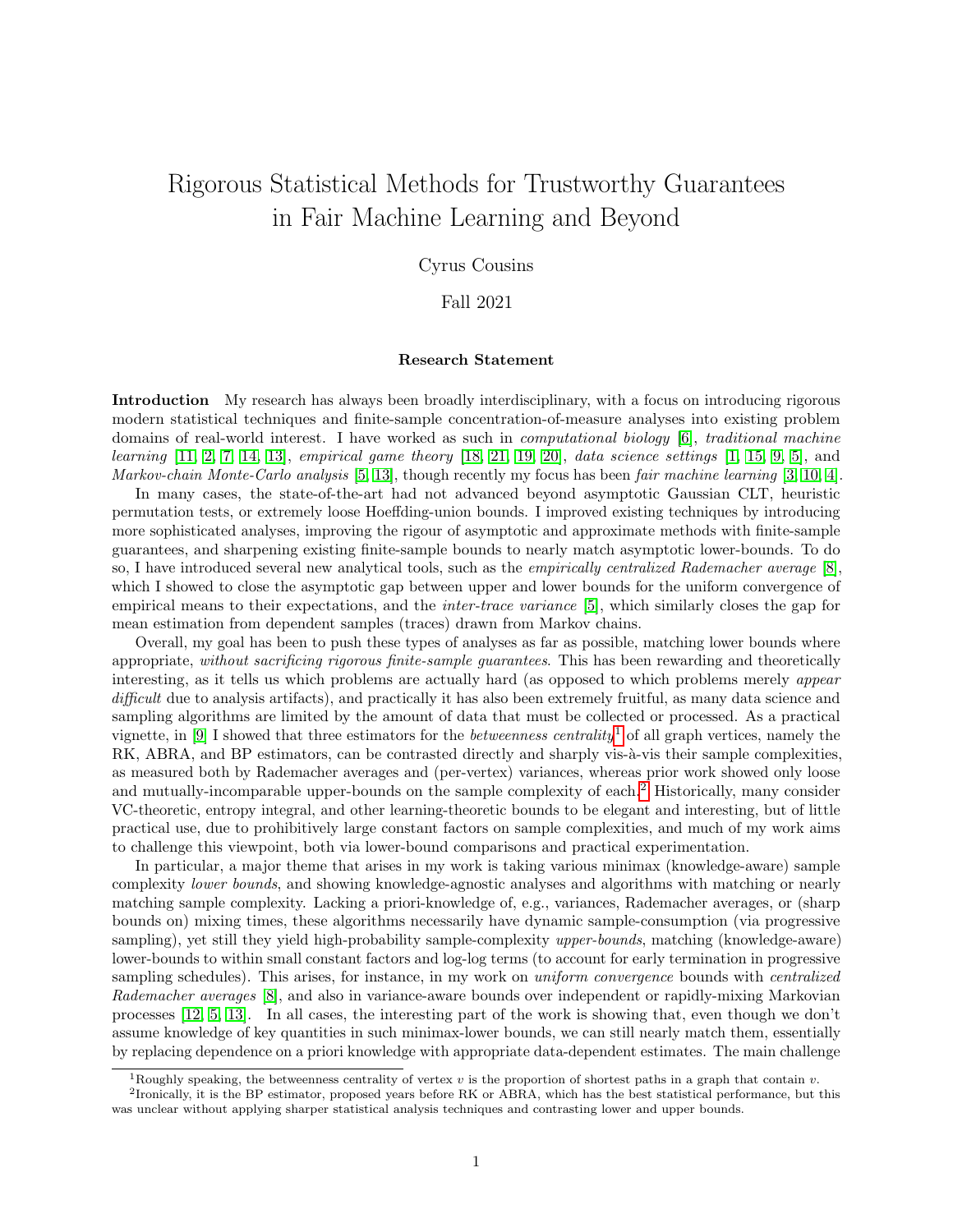that arises is that coarse application of weak concentration of measure bounds (i.e., Azuma-Hoeffding bounds) generally introduce asymptotic gaps in sample complexity, but in my work more careful analysis in many cases closes these gaps (up to log-log factors).

Research Ethics As a young student, I largely thought researchers and educators were essentially ethically neutral parties, as the consequences of their research and teaching largely depend on what their students and readers do with their knowledge. With a greater appreciation for the harmful consequences of industrial and governmental application of modern technology (in particular machine learning) in recent years, and the simple fact that the deep understanding of scholars in technical fields put them in a unique position to commentate and contemplate the ethical dimensions of their work, I now view ethical considerations as a core component of scholarly responsibility. For these reasons, I have chosen to shift my focus to clearly ethical research, with immediate and obvious real-world social-good impact.

However, it is my position that this does not mean my work needs to be any less technically rigorous or academically interesting, as I have striven to bring the same rigor and techniques from my statistical learning theory research into the field of fair machine learning. This has opened up many interesting research questions, largely untreated by the theoretical community, and only heuristically addressed in the existing fairness literature. I see great value in placing fairness-sensitive analysis on firm theoretical ground, as without theoretical guarantees, it's quite difficult to determine if a putatively-fair method will produce subtly-biased or unfair results in new real-world applications.

Applications in Fair Machine Learning While on the face of it, a statistical-learning-theoretic perspective on fair machine learning may seem unorthodox, as problems of bias and fairness can be hard to precisely characterize mathematically. Indeed, much of the existing work has focused on showing practical issues with existing systems (w.r.t. both data bias and lack of appreciation for how naïve learning objectives may yield unfairness), and experimental support for new methods. However, I argue that this theoretical perspective is invaluable, as it both leads to stronger guarantees in the fairness domain, and it also pushes us to precisely define and explore what we want fairness to mean.

In my work, I seek to apply statistical learning tools to rigorously prove fairness guarantees in machine learning. Arguably, historic failures of fairness in machine learning have largely occurred due to lack of understanding and rigorous analysis in existing methods, so I believe putting fair learning methods on sturdy theoretical ground with techniques from learning theory is valuable not only as an academic exercise, but also as a paradigm to instill confidence in the fairness of learning methods. I see this as indispensable, as what is the history of machine learning, if not the endless cycle of developing new methods models, recognizing their potential to overfit, and analyzing the phenomenon, only to replace them with the next generation and begin anew? After all, many have argued [\[16,](#page-5-19) [17,](#page-5-20) [3\]](#page-5-14), what good is showing that a model obeys a demographic parity constraint on the training set, if one can't also guarantee that (at least with w.h.p.) a similar fairness condition holds over the underlying distribution?

In fair machine learning, I argue that overfitting is manifest not only as *generalization error* on risk or objective values, but also in overfitting to fairness, wherein models appear fair in training, but fail to be so in reality. For example, fair training methods, e.g., optimizing (constrained) objectives sensitive to protected group membership, may yield selection bias, and thus fairness constraints are violated, true welfare is significantly lower than on the training set, or model performance is substantially worse for some groups. Consequently, although such methods may improve fairness, training performance and constraints overstate their efficacy, and statistical analysis is the tool that allows us to understand the degree to which fairness in training may degrade after deployment.

In this line of inquiry, I seek to show that it is computationally tractable to optimize a model w.r.t. some notion of fairness, and that the "empirical fairness" of a model is reflective of its "true fairness" over a (similarly distributed) population. From a welfare-theoretic perspective, this reduces to showing that a measure of group-wellbeing (i.e., minimax-optimality over the average loss among multiple groups) can be optimized efficiently (i.e., bounding optimization error ), and also that the hypothesis class is sufficiently simple so as not to "overfit to fairness" (i.e., bounding sampling or generalization error). These goals closely align with bounding optimization and generalization error in standard machine learning settings, though here our objective function is not generally a simple average statistic, so we require tools beyond standard mean-bounds and uniform convergence.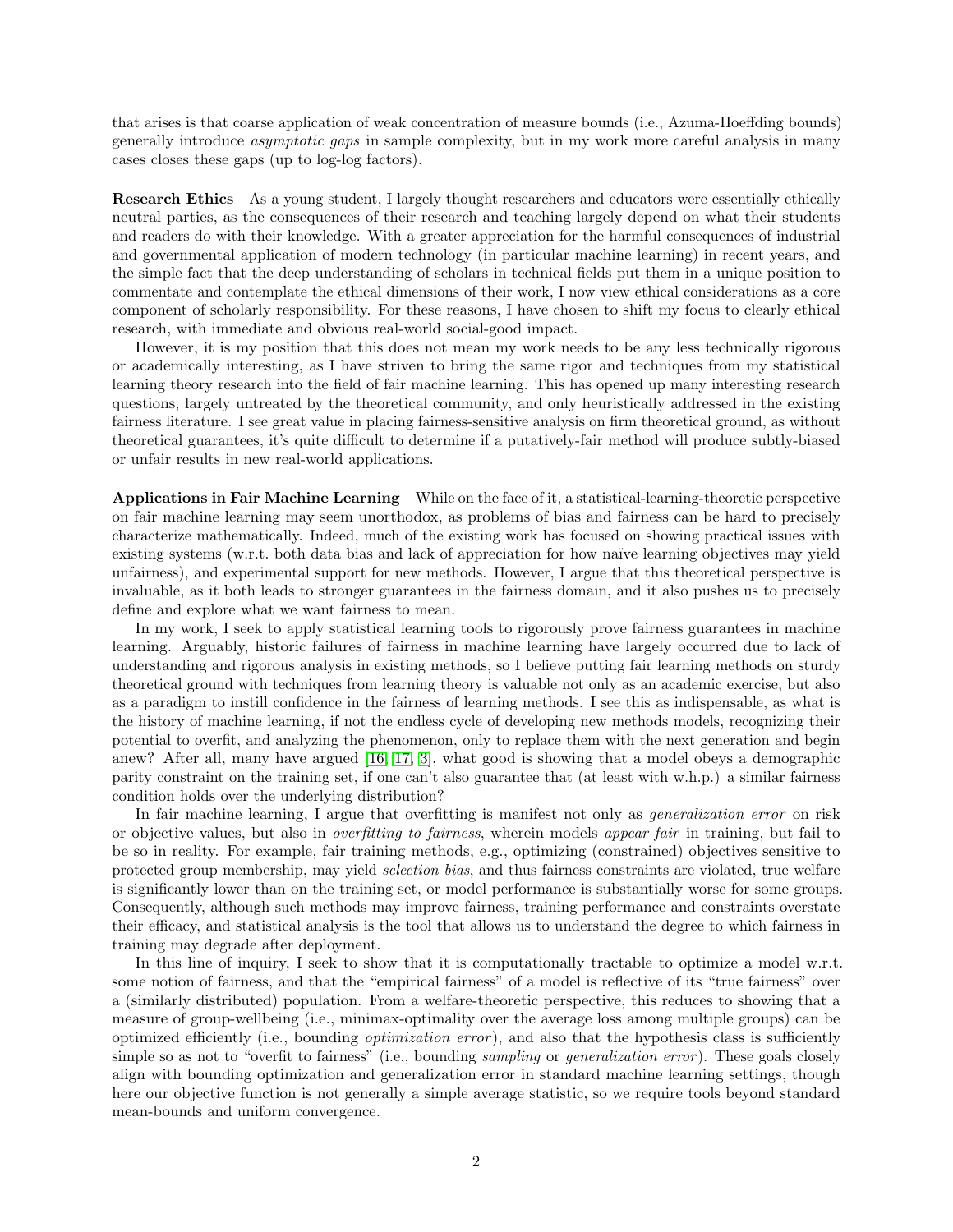In [\[3\]](#page-5-14), the fairness concept is malfare, an analog of cardinal welfare used to measure overall disutility across a population of g groups, given some disutility vector  $\mathcal{S} \in \mathbb{R}_{0+}^g$ where  $S_i$  denotes the dissatisfication of group i. Subject to appropriate axioms, malfare is restricted to the p-powermean family (see figure [1\)](#page-2-0)

$$
M_p(\mathcal{S}) \doteq \sqrt[p]{\frac{1}{g} \sum_{i=1}^g \mathcal{S}_i}, \qquad (1)
$$

for  $p \geq 1$ , or weightings thereof. In machine learning settings, I take  $S_i$  to be the risk (expected loss) of group i over some distribution  $\mathcal{D}_i$ , thus  $M_p(\mathcal{S})$  summarizes overall risk across the entire population. Here  $p = 1$  yields the *arith*-

<span id="page-2-0"></span>

Figure 1: Power-mean malfare  $M_p(1,2,3)$ , plotted as a function of p. Note  $p \geq 1$  is required for *malfare functions*, but  $p \leq 1$  are appropriate for use as welfare functions.

metic mean risk (utilitarian), and taking  $p \to \infty$  converges to the worst-case or maximum risk (egalitarian), thus p controls the societal concept of fairness, or in other words, the degree to which we favor improving a model for groups most negatively impacted by it, at the expense of overall performance.

A hypothesis class  $\mathcal{H} \subseteq \mathcal{X} \to \mathcal{Y}$  is fair-PAC-learnable w.r.t. some loss function  $\ell$  if for any confidence parameters  $\varepsilon > 0$ ,  $\delta \in (0, 1)$ , with bounded sample complexity  $m(\varepsilon, \delta)$ , an algorithm can, given any malfare function  $M(\cdot)$  and per-group instance distributions  $\mathcal{D}_{1:g}$ , learn a hypothesis  $\hat{h} \in \mathcal{H}$  s.t. with probability at least  $1 - \delta$ , it holds

$$
\Lambda\left(i \mapsto \mathop{\mathbb{E}}_{(x,y)\sim\mathcal{D}_i}[\ell(\hat{h}(x),y)]\right) \leq \varepsilon + \inf_{h^* \in \mathcal{H}} \Lambda\left(i \mapsto \mathop{\mathbb{E}}_{(x,y)\sim\mathcal{D}_i}[\ell(h^*(x),y)]\right) . \tag{2}
$$

For  $g = 1$  and the 0-1 loss, this reduces to standard PAC-learnability, as  $\mathbb{E}_{(x,y)\sim\mathcal{D}_i}[\ell(h^*(x),y)]$  is the expected loss (risk) for group i on distribution  $\mathcal{D}_i$ .

I argue that this is a clean generalization of PAC-learning and risk minimization, and with the specific choices of axioms made in [\[3\]](#page-5-14), we obtain an interesting class containing fair variants of many classic machine learning models, including but not limited to those with convex risk objectives exhibiting uniform convergence under mild regularity constraints (e.g., SVM, GLM, convex combinations of experts, etc.). Despite the apparent simplicity of the idea, it is often difficult to get comparable guarantees in other fair learning settings. For example, for *fairness-constrained* optimization, the sample complexity of identifying whether a hypothesis satisfies a fairness constraint on the underlying distribution can be unbounded, and for welfare maximization, important welfare functions like the Nash social welfare  $W_0(S) = \sqrt[R]{\prod_{i=1}^S S_i}$  can be Lipschitz discontinuous in  $S$ , potentially also resulting in unbounded sample complexity.

The Case of the Missing Data: On Fair Learning, Data Quality, and Robust Learning Guarantees In [\[14\]](#page-5-4), I address the highly practical problem that real-world data often either lack or have only partial label information. In particular, I use various semisupervised methods to obtain partial label information, including leveraging statistics of weak labelers and a small labeled training set. I then establish a feasible set Y of possible labelings  $y \in \mathcal{Y}^m$  for an unlabeled training set  $x \in \mathcal{X}^m$ , and cast risk minimization as a minimax optimization problem over the training data, i.e., w.r.t. some loss function  $\ell : \mathcal{Y} \times \mathcal{Y} \to \mathbb{R}_{0+}$ , I pose

<span id="page-2-1"></span>
$$
\underbrace{\text{argmin}}_{\text{MoDEL}} \underbrace{\max}_{\text{ADVERSARIAL}} \underbrace{\frac{1}{m} \sum_{i=1}^{m} \ell(h_{\theta}(\boldsymbol{x}_{i}), \boldsymbol{y}_{i})}_{\text{EMPHRCAL RISK}}, \tag{3}
$$

wherein we seek to optimize model parameters  $\theta \in \Theta$ , while an adversary selects the worst possible feasible labeling  $y$  given  $\theta$ . Standard convex optimization routines yield polynomial-time training efficiency guarantees, and I show generalization bounds via (empirical) Rademacher averages and robust minimax estimation bounds, thus addressing both the computational and statistical aspects of the learning problem.

Crucially, operating over feasible sets and producing minimax guarantees yields hard probabilistic guarantees under minimal assumptions. Such methods circumvent potential bias issues due to model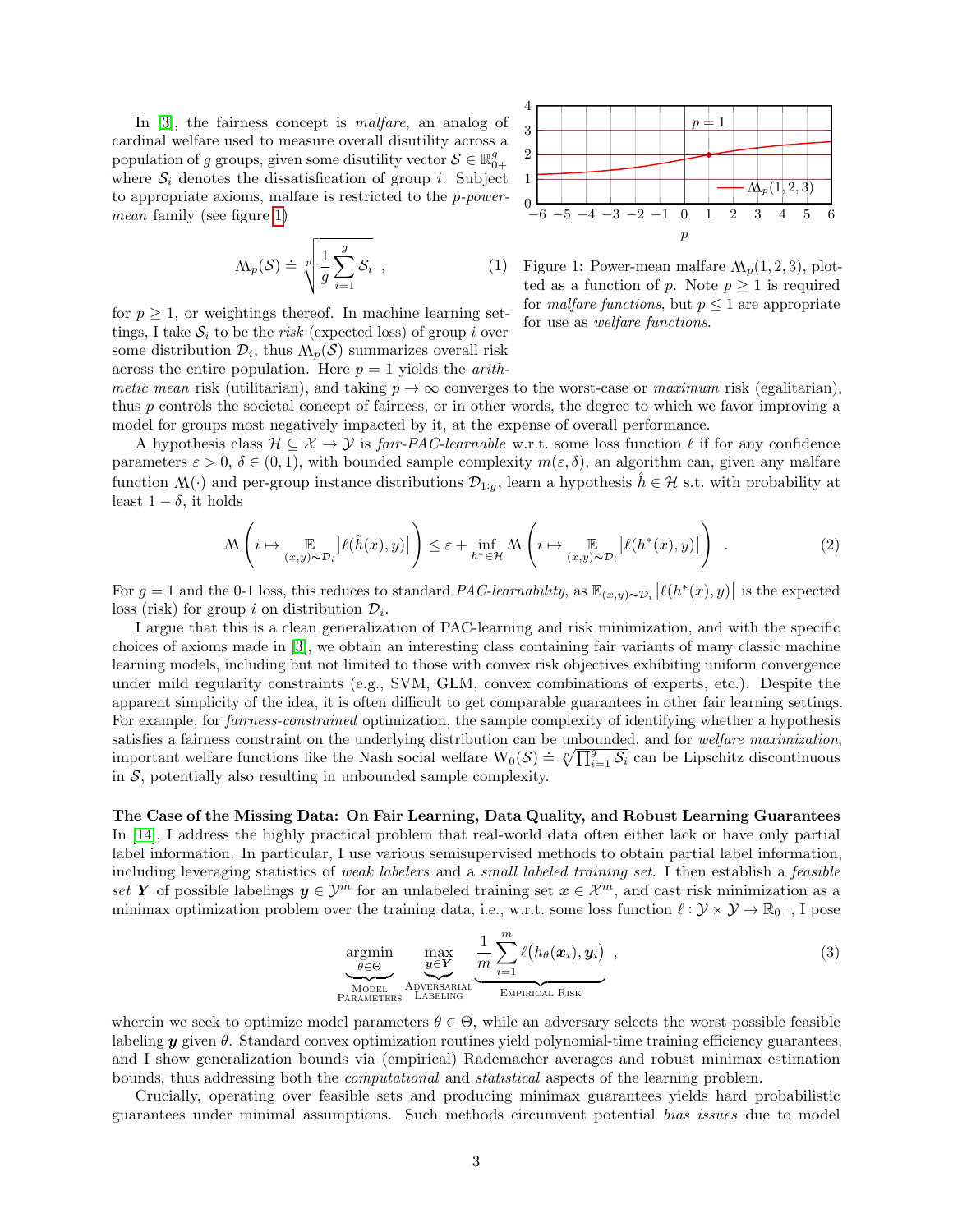misalignment in methods like label imputation, or the independence assumptions of, e.g., Dawid-Skene estimators, theoretical guarantees for both of which generally require difficult-to-validate assumptions.

Data-quality issues often compound unfairness, as majority groups are often well-studied, with copious high-quality data available, while marginalized or minority groups are understudied, and available data lack in quality. I'm currently working in the setting wherein only partial information is available on protected group membership. In particular, here data are triplets  $(x, y, z) \in (\mathcal{X} \times \mathcal{Y} \times \mathcal{Z})$ , where  $\mathcal{Z} = \{1, 2, ..., g\}$  is a (WLOG finite) space of g protected *groups.* Given m training points, we observe covariates  $x_{1:m}$ , and labels  $y_{1:m}$ , but not group identities  $z_{1:m}$ . Instead, we are given a *feasible set* **Z** of *distributions over*  $\mathcal{Z}^m$ , i.e., each  $z \in \mathbb{Z}$  is a right-stochastic matrix  $z \in [0,1]^{m \times g}$ , and  $z_i$ , (row i) is thus a *distribution* (weighting) over groups.<sup>[3](#page-3-0)</sup> The task is then to perform (group-dependent) fair learning, with rigorous statistical guarantees.

<span id="page-3-5"></span>

Figure 2: A feasible set  $Z$  of group labelings is generated by the intersection of multiple constraints on the simplicial space of possible perinstance group labelings.

Concretely, in this setting, the empirical malfare minimization training objective is

<span id="page-3-4"></span>
$$
\underset{\theta \in \Theta}{\operatorname{argmin}} \max_{\mathbf{z} \in \mathbf{Z}} \mathcal{M}\left(j \mapsto \frac{1}{\sum_{i=1}^{m} z_{i,j}} \sum_{i=1}^{m} z_{i,j} \ell(h_{\theta}(\mathbf{x}_{i}), \mathbf{y}_{i})\right) , \qquad (4)
$$

which like [\(3\)](#page-2-1) may be solved with convex programming when loss is convex in  $\theta$ <sup>[4](#page-3-1)</sup>. Finally, for fairnessconstrained objectives, given fairness statistics  $C(\ldots)$  representing constraints on, e.g.,  $\epsilon$ -demographic-parity,  $\epsilon$ -equality-of-opportunity, etc.,<sup>[5](#page-3-2)</sup> the constrained training objective is (WLOG)

<span id="page-3-3"></span>
$$
\underset{\forall \mathbf{z} \in \mathbf{Z}: \ C(h_{\theta}(\cdot), \mathbf{x}, \mathbf{y}, \mathbf{z}) \succeq 0}{\text{argmin}} \frac{1}{m} \sum_{i=1}^{m} \ell(h_{\theta}(\mathbf{x}_i), \mathbf{y}_i) \quad . \tag{5}
$$

Optimizing  $(5)$  is often computationally difficult, however, for instance when  $\boldsymbol{Z}$  is defined by linear constraints,  $C(\ldots)$  is a linear function of per-group risk values, and again group proportions are roughly constant, we can (rigorously) approximate  $C(\ldots)$  and bound the feasible set with a simple linear constraint set.

In each of  $(3)$ ,  $(4)$ , and  $(5)$ , generalization guarantees are possible; these depend both on the degree of overfitting in the model, and the degree of uncertainty in the feasible set  $Z$ . Overfitting is a function of the amount of unlabeled data m, as well as the complexity of the model class parameterized by  $\theta \in \Theta$ (as described by, e.g., a Rademacher average), whereas uncertainty in the feasible set depends on how it is generated (discussed in the sequel). For now, note that as Z contracts to a point, the adversary becomes powerless, and the bounds reflect this, reducing to standard (non-adversarial) guarantees as the diameter of **Z** or minimax gaps w.r.t. **Z**,  $\Theta$  and  $\ell(\cdot, \cdot)$  tend to 0.

Concretely, this project was motivated by the fact that many datasets do not contain fine-grained gender or race information; for example, the race attribute of the classic [adult](https://archive.ics.uci.edu/ml/datasets/adult) dataset contains only {White, Asian-Pac-Islander, Amer-Indian-Eskimo(sic), Other, Black}, and without more detailed information, it is difficult to even study fairness questions. Suppose we are interested in a fine-grained notion

<span id="page-3-0"></span> $3$ We generally assume each individual is deterministically associated with a single group, but relaxing this to weightings over groups and applying linear statistical constraints generates a feasible set Z that is a convex H-polytope. This convex relaxation ensures that, e.g., the inner  $\max_{z\in\mathbf{Z}}$  operation of [\(4\)](#page-3-4) is tractable, so long as the objective is concave in z.

<span id="page-3-1"></span><sup>&</sup>lt;sup>4</sup>Technically, due to the ratio  $\frac{1}{\sum_{i=1}^m \mathbf{z}_{i,j}}$ , this can be non-convex, but when **Z** is constrained such that  $\frac{1}{\sum_{i=1}^m \mathbf{z}_{i,j}}$  is roughly constant for all  $z \in \mathbf{Z}, j \in 1, \ldots, g$ , it can be approximated efficiently.

<span id="page-3-2"></span><sup>&</sup>lt;sup>5</sup>Note that to ensure the constraints are satisfied on the underlying distribution (w.h.p.), a sharper constraint must be imposed on the training set, the value of which must itself be a function of the degree of overfitting. We thus consider only inequality constraints, as equality constraints are in general impossible to guarantee due to estimation error.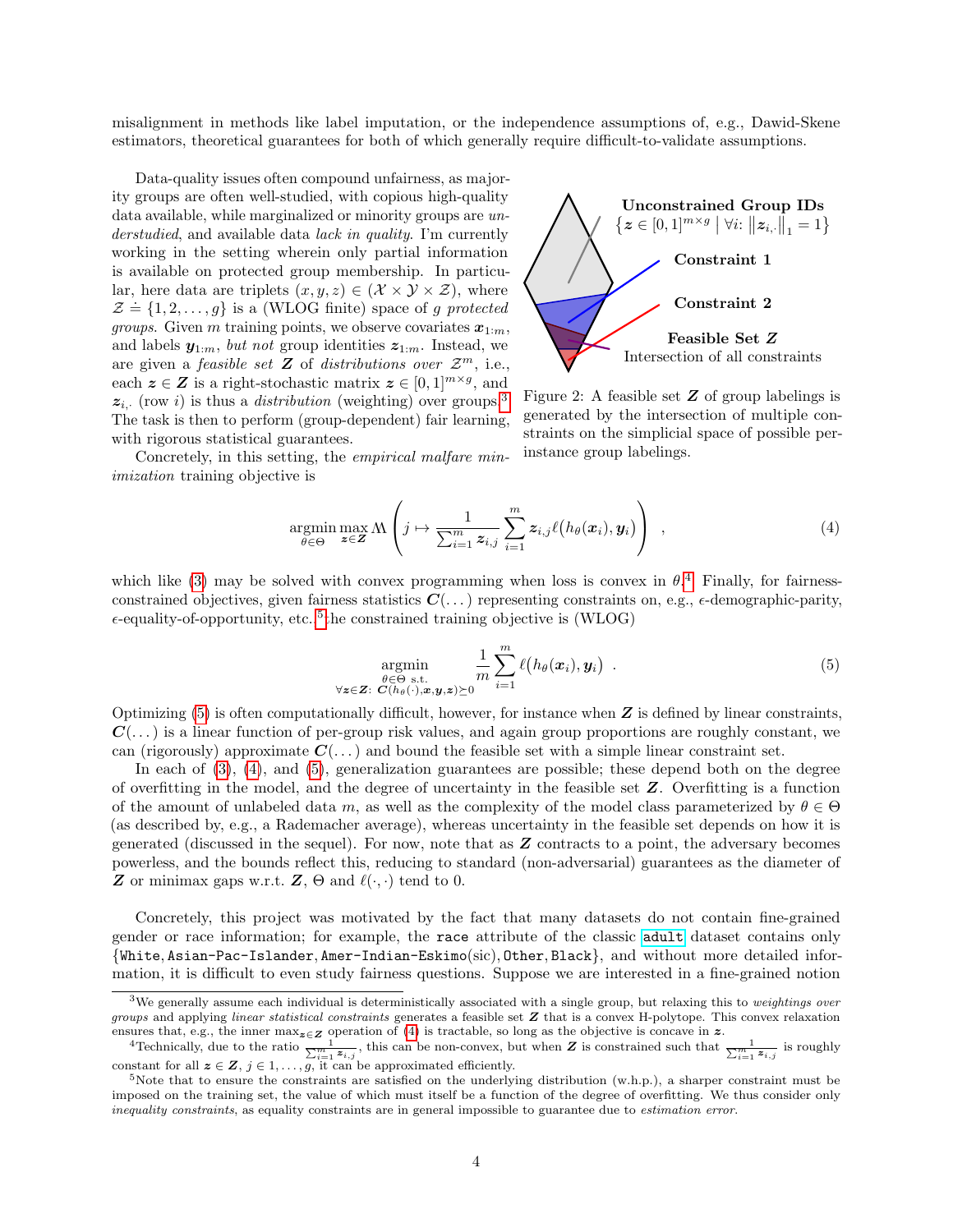of race, $^6$  $^6$  e.g., one that subcategorizes Asian-Pac-Islander into South-Asian, East-Asian, etc. The goal of this project is to learn fairly across these groups, and to do so reliably (with generalization guarantees), w.r.t. various fairness concepts, by constraining the set of feasible group memberships  $z$  to  $Z$ , and learning robustly w.r.t. the uncertainty in Z.

The given race groups do at least provide *individual-level constraints*, i.e., people listed as Asian-Pac-Islander could feasibly be placed into the South-Asian or East-Asian groups, but likely not the Black or White groups. Similarly, population demographics imply probabilistic group-level constraints, i.e., the proportion of individuals in the dataset belonging to each fine-grained racial group should approximately match the population proportions (w.h.p.), which establishes some dense global linear constraints on group membership, i.e., if such statistics are not respected for a putative group labeling  $z$ , then  $z$  is infeasible.

These constraints leave a large feasible set Z, under which minimax learning guarantees may be vacuous, since, e.g., the wealthiest  $X\%$  could be placed into one Asian-Pac-Islander subgroup, and the mostimpoverished remainder into another, or vice versa, while still respecting proportionality constraints. However, additional constraints can alleviate such issues. For instance, covariates like native-country can be highly correlated with race, and may thus be used, not by, e.g., assuming all members from country  $X$  have race Z, but instead by assuming training-sample proportions should approximately match known statistics on the race of immigrants from each country, and constraining  $Z$  appropriately. The process of generating a feasible set Z of group labelings is illustrated in figure [2.](#page-3-5) More sophisticated methods are indeed possible, employing, e.g., weak labelers, clustering, and inter-feature correlation statistics — such methods are the subject of ongoing work. Let it suffice to say for now that when a group of statistical constraints yields a feasible set Z of small  $\ell_1$  diameter, i.e.,  $\frac{1}{2m} \sup_{z,z'\in Z} ||z-z'||_1 \approx 0$ , then robust learning methods can effectively learn fairly, despite incomplete group-membership information.

My Work as a Coherent Research Agenda One can argue, and not baselessly, that the study of fair methods in machine learning is the most real-world impactful research area in computer science today. I've made the case that rigorous theoretical justification of such methods is crucial to any such theory. Still, to claim that the work of machine learning theorists even comes close to spanning the breadth of settings considered by machine learning practitioners would be absurdly naïve. Despite my passion for theoretical machine learning, I appreciate that strong assumptions made in order to develop said theory are at best vague approximations of the assumptions we can safely make or verify in practice, e.g., the i.i.d. assumption, lack of distribution shift, boundedness, etc., and furthermore the availability of labeled data is generally a prerequisite for the theory, and with insufficient data come no guarantees.

In ongoing work, I strive to relax the assumptions made by classical statistical analyses of machine learning problems, letting the balance between what is needed in practice and what is feasible to bound in theory serve as the lodestone to point to problems I meaningfully contribute to. For example, in addition to my work on semisupervised methods with partial group membership information, I've worked on adapting supervised fair learning guarantees to reinforcement learning settings [\[4\]](#page-5-16), and I'm currently working on adapting them to temporally-dependent settings (e.g., learning from time series or autoregressive data).

The theme running through all of my work is the importance placed on rigorous guarantees for domainappropriate properties in various probabilistic processes, whether it be for (fair) machine learning tasks, sampling problems (mean estimation guarantees), or in *data science* (Nash equilibria, frequent itemsets, betweenness centrality, etc.) settings. In particular, almost all of my papers rigorously show finite-sample probabilistic guarantees in some probabilistic setting, and overall my work illustrates that while such guarantees may induce significant proof complexity, often they asymptotically match or nearly match known lower bounds for sample complexity and approximate central-limit-theorem bounds. I argue that this additional analytical overhead is a price well-worth paying, as finite-sample guarantees are a necessary component in understanding the behavior and failure modes of machine learning and data science systems. As we see machine learning increasingly employed in our day-to-day lives, and witness the catastrophic consequences of failures of such systems, the importance of rigorous analysis of these methods to diagnose, understand, and avoid such negative outcomes becomes increasingly apparent.

<span id="page-4-0"></span> $6$ Let us for now put aside the issues inherent in the socially-constructed definition of race itself, as the goal is to learn while considering predefined racial groups fairly.